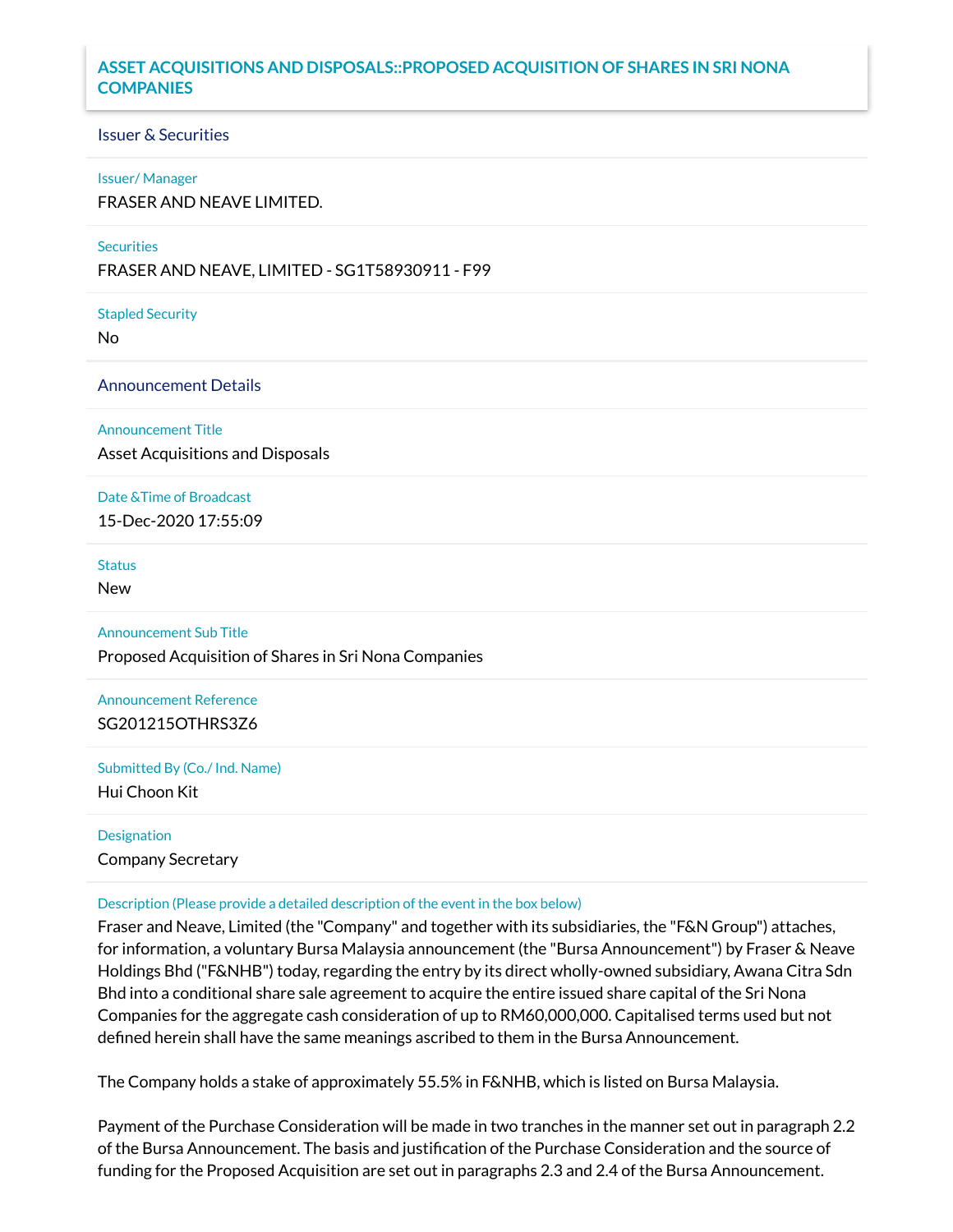If completed, the Sri Nona Companies will become wholly-owned subsidiaries of F&NHB, and indirect subsidiaries of the Company.

The Proposed Acquisition is not expected to have a material effect on the net tangible assets or earnings per share of the F&N Group for the current financial year.

None of the Directors of the Company has any interest, direct or indirect, in the Proposed Acquisition other than through their shareholdings in the Company.

# Attachments

Bursa [Announcement-Sri](https://links.sgx.com/1.0.0/corporate-announcements/2QHUS5S0797L2W3S/642431_Bursa%20Announcement-Sri%20Nona%20Companies.pdf) Nona Companies.pdf

Total size =178K MB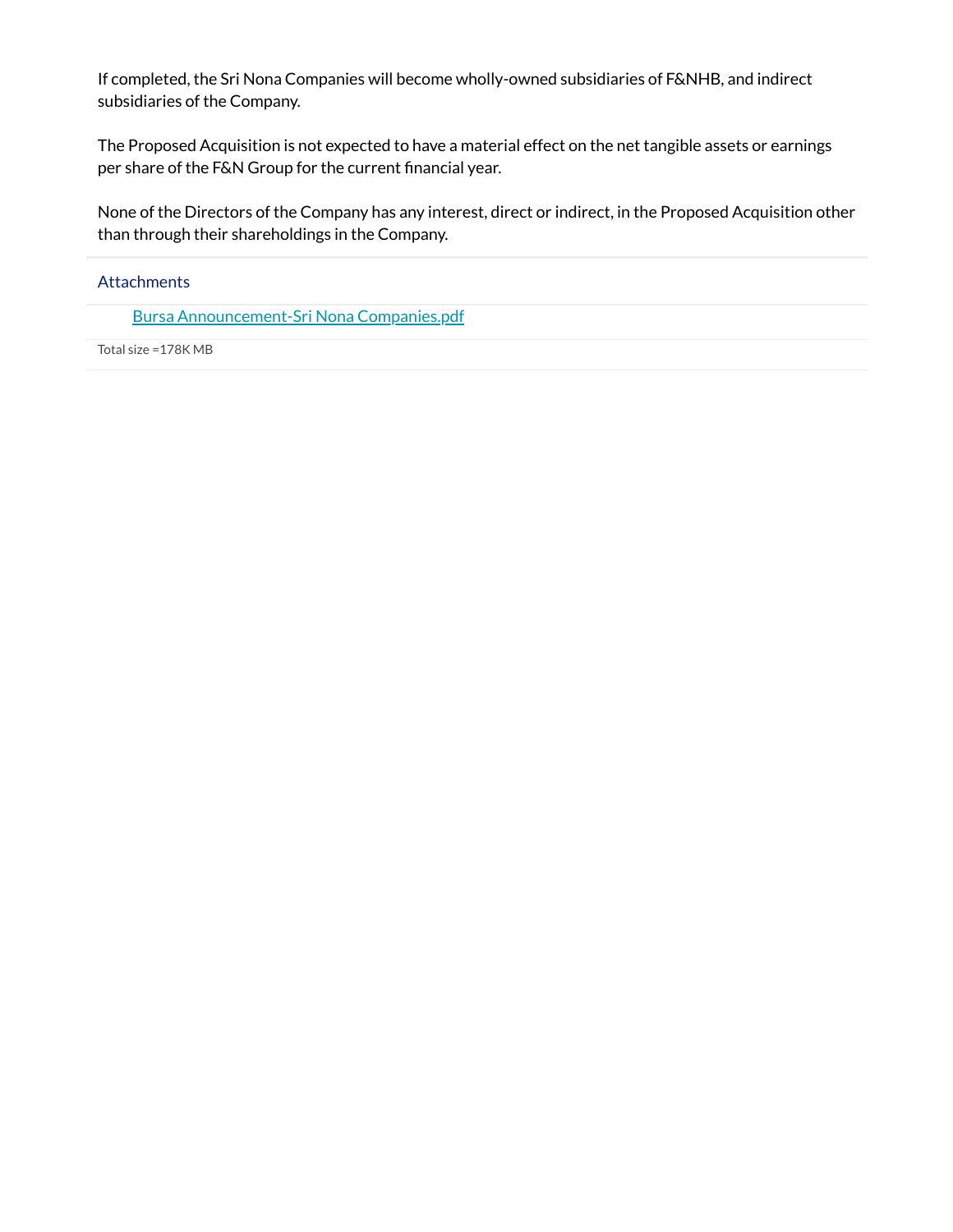# <sup>42/15/2020</sup><br>
TRANSACTIONS (CHAPTER 10 OF LISTING<br>
REQUIREMENTS) : NON RELATED PARTY TRANSACTIONS<br>
SHARE SALE AGREEMENT RELATING TO THE ACQUISITION<br>
OF THE ENTIRE EQUITY INTEREST IN EACH OF THE 3<br>
COMPANIES, AS DEFINED IN 24187020<br>
TRANSACTIONS (CHAPTER 10 OF LISTING<br>
REQUIREMENTS) : NON RELATED PARTY TRANSACTIONS<br>
SHARE SALE AGREEMENT RELATING TO THE ACQUISITION<br>
OF THE ENTIRE EQUIRY INTEREST IN EACH OF THE 3<br>
NEW COMPANIES, AS DEFINED IN

# FRASER & NEAVE HOLDINGS BHD

| ACQUISITION")                                                                                                                                                                                                                                                                                                                                                                                                                                                                                                                                                                                                                                                    | CONSIDERATION OF RIMOU, 000, 000 THE FROFOSED                                                                                                                                                                                                                                                                                                                                    |  |
|------------------------------------------------------------------------------------------------------------------------------------------------------------------------------------------------------------------------------------------------------------------------------------------------------------------------------------------------------------------------------------------------------------------------------------------------------------------------------------------------------------------------------------------------------------------------------------------------------------------------------------------------------------------|----------------------------------------------------------------------------------------------------------------------------------------------------------------------------------------------------------------------------------------------------------------------------------------------------------------------------------------------------------------------------------|--|
| <b>FRASER &amp; NEAVE HOLDINGS BHD</b>                                                                                                                                                                                                                                                                                                                                                                                                                                                                                                                                                                                                                           |                                                                                                                                                                                                                                                                                                                                                                                  |  |
| <b>Type</b>                                                                                                                                                                                                                                                                                                                                                                                                                                                                                                                                                                                                                                                      | Announcement                                                                                                                                                                                                                                                                                                                                                                     |  |
| <b>Subject</b>                                                                                                                                                                                                                                                                                                                                                                                                                                                                                                                                                                                                                                                   | TRANSACTIONS (CHAPTER 10 OF LISTING REQUIREMENTS)<br>NON RELATED PARTY TRANSACTIONS                                                                                                                                                                                                                                                                                              |  |
| <b>Description</b>                                                                                                                                                                                                                                                                                                                                                                                                                                                                                                                                                                                                                                               | SHARE SALE AGREEMENT RELATING TO THE ACQUISITION OF<br>THE ENTIRE EQUITY INTEREST IN EACH OF THE 3 COMPANIES.<br>AS DEFINED IN PARAGRAPH 2.1 BELOW ("SRI NONA<br>COMPANIES") WHOSE PRINCIPAL ACTIVITIES ARE THE<br>MANUFACTURE, DISTRIBUTION AND SALE OF, AMONG<br>OTHERS, RICE CAKES AND CONDIMENTS FOR A CASH<br>CONSIDERATION OF RM60,000,000 (THE "PROPOSED<br>ACQUISITION") |  |
| The Board of Directors ("Board") of F&NHB wishes to announce that its direct wholly-owned subsidiary,<br>Awana Citra Sdn Bhd (" <b>Awana Citra</b> " or the " <b>Purchaser</b> ") had on 13 December 2020 entered into a<br>conditional share sale agreement (the " <b>Share Sale Agreement</b> ") with Mr. Siew Yun Sing and Mdm. Tong<br>Saw Man (both together hereinafter referred to as the " <b>Vendors</b> "), in relation to the Proposed Acquisition.<br>Subject to the terms and conditions of the Share Sale Agreement, the aggregate cash consideration for the<br>Sri Nona Companies is up to RM60,000,000 (the " <b>Purchase Consideration</b> "). |                                                                                                                                                                                                                                                                                                                                                                                  |  |

The Board of Directors ("**Board**") of F&NHB wishes to announce that its direct wholly-owned subsidiary, Awana Citra San Bhd ("**Awana Citra**" or the "**Purchaser**") had on 13 December 2020 entered into a conditional snare sale agreement (the "**Snare Sale Agreement**") with Mr. Slew Yun Sing and Mdm. Tong Saw Man (both together hereinalter referred to as the "**vendors**"), in relation to the Proposed Acquisition.  $S$ ubject to the terms and conditions of the Share Sale Agreement, the aggregate cash consideration for the  $\overline{S}$ ACQUISITION")<br>
The Board of Directors ("**Board**") of F&NHB wishes to announce that its direct w<br>
Awana Citra Sdn Bhd ("**Awana Citra**" or the "**Purchaser**") had on 13 December<br>
conditional share sale agreement (the "**Share** 

Details of the Proposed Acquisition are set out in the attachment below.

This announcement is dated 15 December 2020.

Please refer attachment below.

#### **Attachments**

Proposed Acquisition of Sri Nona Companies.pdf chment below.<br> **nts**<br>
bsed Acquisition of Sri Nona Companies.pdf<br> *kB*<br>
cement Info  $111.9KB$ 

| $111.5 \, \text{ND}$     |                                     |
|--------------------------|-------------------------------------|
|                          |                                     |
|                          |                                     |
|                          |                                     |
| <b>Announcement Info</b> |                                     |
| <b>Company Name</b>      | FRASER & NEAVE HOLDINGS BHD         |
| <b>Stock Name</b>        | F&N                                 |
| <b>Date Announced</b>    | 15 Dec 2020                         |
| Category                 | <b>General Announcement for PLC</b> |
| <b>Reference Number</b>  | GA1-15122020-00012                  |
|                          |                                     |
|                          |                                     |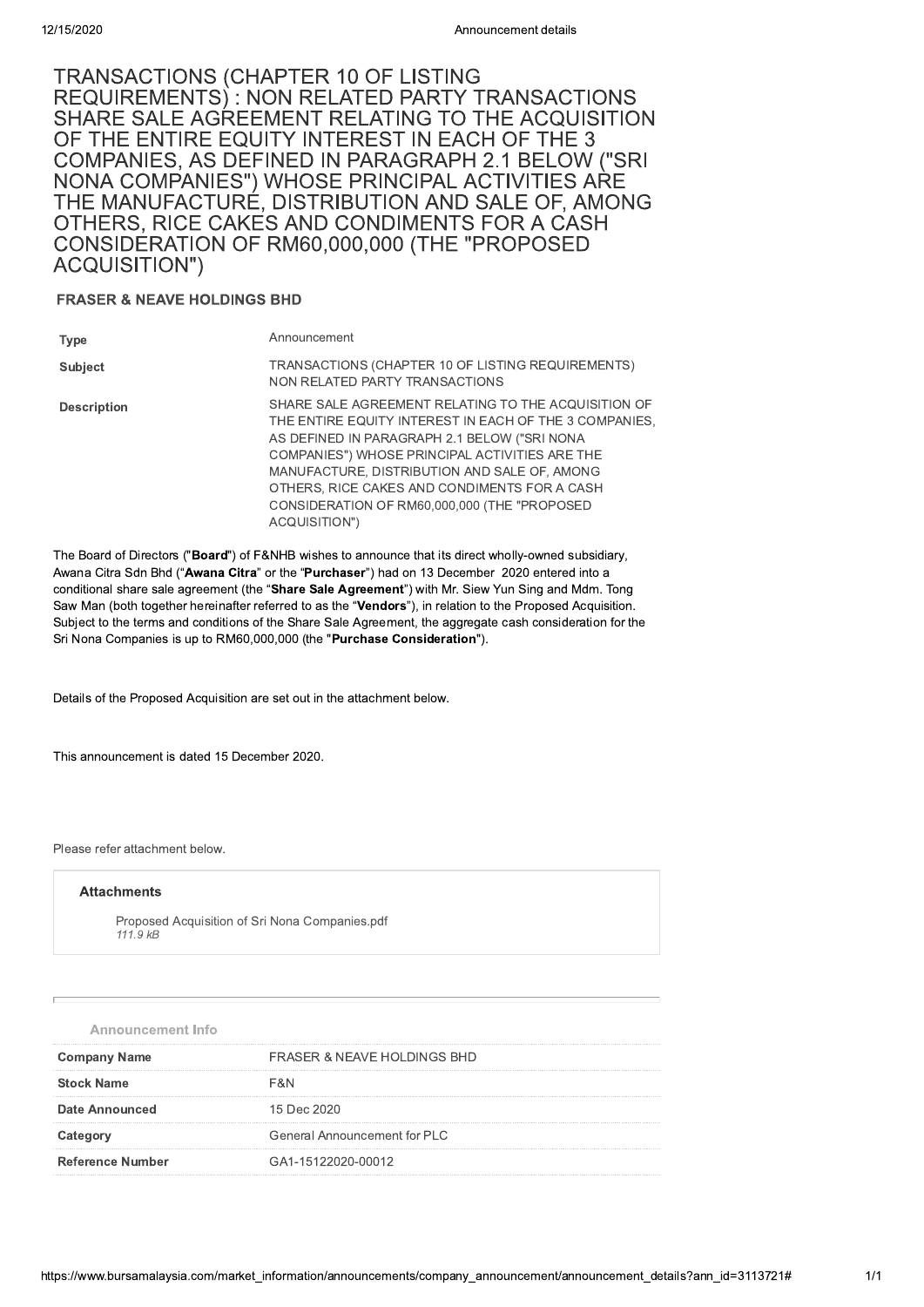# **FRASER & NEAVE HOLDINGS BHD ( "F&NHB" OR "COMPANY") CHAPTER 10 VOLUNTARY ANNOUNCEMENT – TRANSACTIONS WITH PERCENTAGE RATIO BELOW 5%**

**SHARE SALE AGREEMENT RELATING TO THE ACQUISITION OF THE ENTIRE EQUITY INTEREST IN EACH OF THE 3 COMPANIES, AS DEFINED IN PARAGRAPH 2.1 BELOW ("SRI NONA COMPANIES") WHOSE PRINCIPAL ACTIVITIES ARE THE MANUFACTURE, DISTRIBUTION AND SALE OF, AMONG OTHERS, RICE CAKES AND CONDIMENTS FOR A CASH CONSIDERATION OF RM60,000,000 (THE "PROPOSED ACQUISITION")** 

# **1. INTRODUCTION**

The Board of Directors ("**Board**") of F&NHB wishes to announce that its direct wholly-owned subsidiary, Awana Citra Sdn Bhd ("**Awana Citra**" or the "**Purchaser**"), had on 13 December 2020 entered into a conditional share sale agreement (the "**Share Sale Agreement**") with Mr. Siew Yun Sing and Mdm. Tong Saw Man (both together hereinafter referred to as the "**Vendors**"), in relation to the Proposed Acquisition. Subject to the terms and conditions of the Share Sale Agreement, the aggregate cash consideration for the Sri Nona Companies is up to RM60,000,000 (the "**Purchase Consideration**").

The percentage ratio applicable to the Proposed Acquisition is 2.37% and the Purchase Consideration for the Proposed Acquisition is to be satisfied in cash. As the percentage ratio of the Proposed Acquisition does not exceed 5%, pursuant to Paragraph 10.05(1) of the Bursa Malaysia Securities Berhad Main Market Listing Requirements ("**Bursa Listing Requirements**"), the Company is not required to announce the Proposed Acquisition to Bursa Malaysia Securities Berhad.

However, the Company wishes to voluntarily announce the Proposed Acquisition under paragraph 10.05(2) of the Bursa Listing Requirements.

# **2. DETAILS OF THE PROPOSED ACQUISITION**

# **2.1 Proposed Acquisition of Sri Nona Companies**

Pursuant to the Share Sale Agreement, Awana Citra has agreed to acquire from the Vendors the entire issued share capital in each of the following companies, free from all charges, pledges or liens or any other encumbrances for the Purchase Consideration to be satisfied in cash:-

- (i) Sri Nona Food Industries Sdn Bhd ("**SNFI**");
- (ii) Sri Nona Industries Sdn Bhd ("**SNI**"); and
- (iii) Lee Shun Hing Sauce Industries Sdn Bhd ("**LSH**"),

(SNFI, SNI and LSH are collectively referred to as, the "**Sri Nona Companies**").

# **2.2 Purchase Consideration**

The Purchase Consideration for the shares representing 100% of the issued share capital of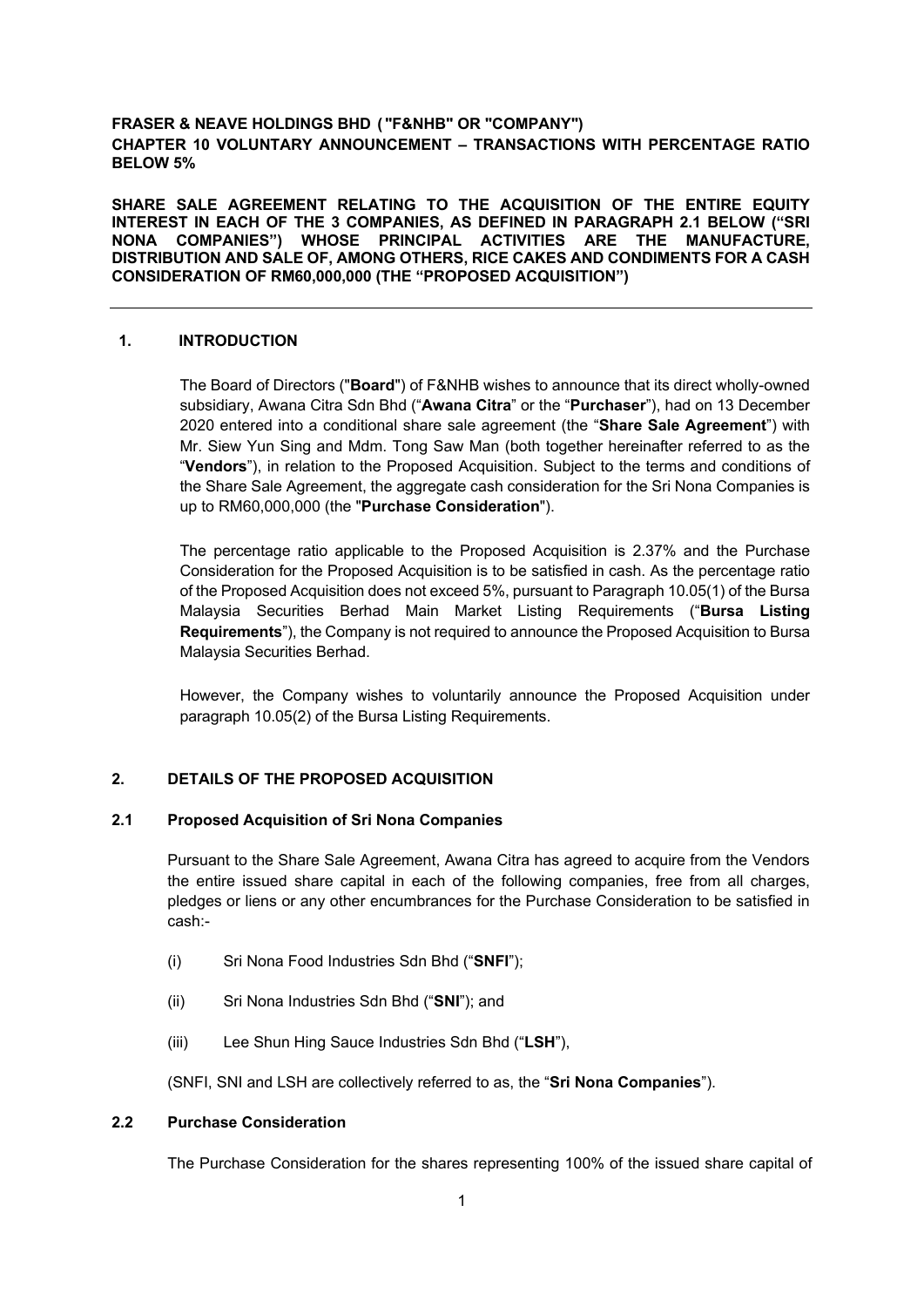each of the Sri Nona Companies (the "**Sale Shares**") will be satisfied in the following manner:

- (a) RM57,000,000 to be paid to the Vendors at completion of the Share Sale Agreement being the date falling thirty (30) days from the satisfaction or fulfillment of all the conditions precedent contained in the Share Sale Agreement ("**Completion Date**"); and
- (b) the balance consideration of RM3,000,000 ("**Retention Amount**") to be paid to the Vendors' solicitors' interest-bearing client account as a retention sum which shall be dealt with:
	- (i) in the manner set out in the Appendix pending completion of an audit to be conducted by the Purchaser and/or its nominated auditor to determine the consolidated net tangible assets ("**Final Consolidated NTA**") of each of the Companies as at Completion Date (or nearest month-end prior to Completion Date); and
	- (ii) fulfilment of the post completion undertaking obligations set out in the Share Sale Agreement.

# **2.3 Basis and Justification of the Purchase Consideration**

The Purchase Consideration was arrived at on a "willing-buyer willing-seller" basis after taking into account, inter alia, the net asset value, brands and earnings of the Sri Nona Companies.

Based on the unaudited financial statements of the Sri Nona Companies for the period ended 30 June 2020, the net asset value attributable to the Sale Shares was approximately RM21,400,000.

## **2.4 Source of funding**

The Proposed Acquisition will be funded via the Company's internally generated funds.

#### **2.5 Liabilities to be assumed**

Save for the liabilities in the financial statements of each of the Sri Nona Companies, which will be consolidated into the results of the Company's group of companies, there are no other liabilities, including contingent liabilities and guarantees, to be assumed by the Company arising from the Proposed Acquisition.

# **2.6 Estimated Time for Completion**

Barring any unforeseen circumstances and subject to the fulfilment of the conditions precedent under the Share Sale Agreement, the Proposed Acquisition is expected to be completed in the 1st quarter of 2021.

# **3. INFORMATION ON THE SRI NONA COMPANIES**

Each of the Sri Nona Companies was incorporated in Malaysia pursuant to the Companies Act 1965**.** The principal activities of the Sri Nona Companies are the manufacture, distribution and sale of rice cakes (ketupat), condiments (oyster sauce and paste), beverages (ginger tea powder), desserts (pudding and jelly powder), jams and spreads under the "NONA" and "Lee Shun Hing" brands owned by the relevant Sri Nona Companies.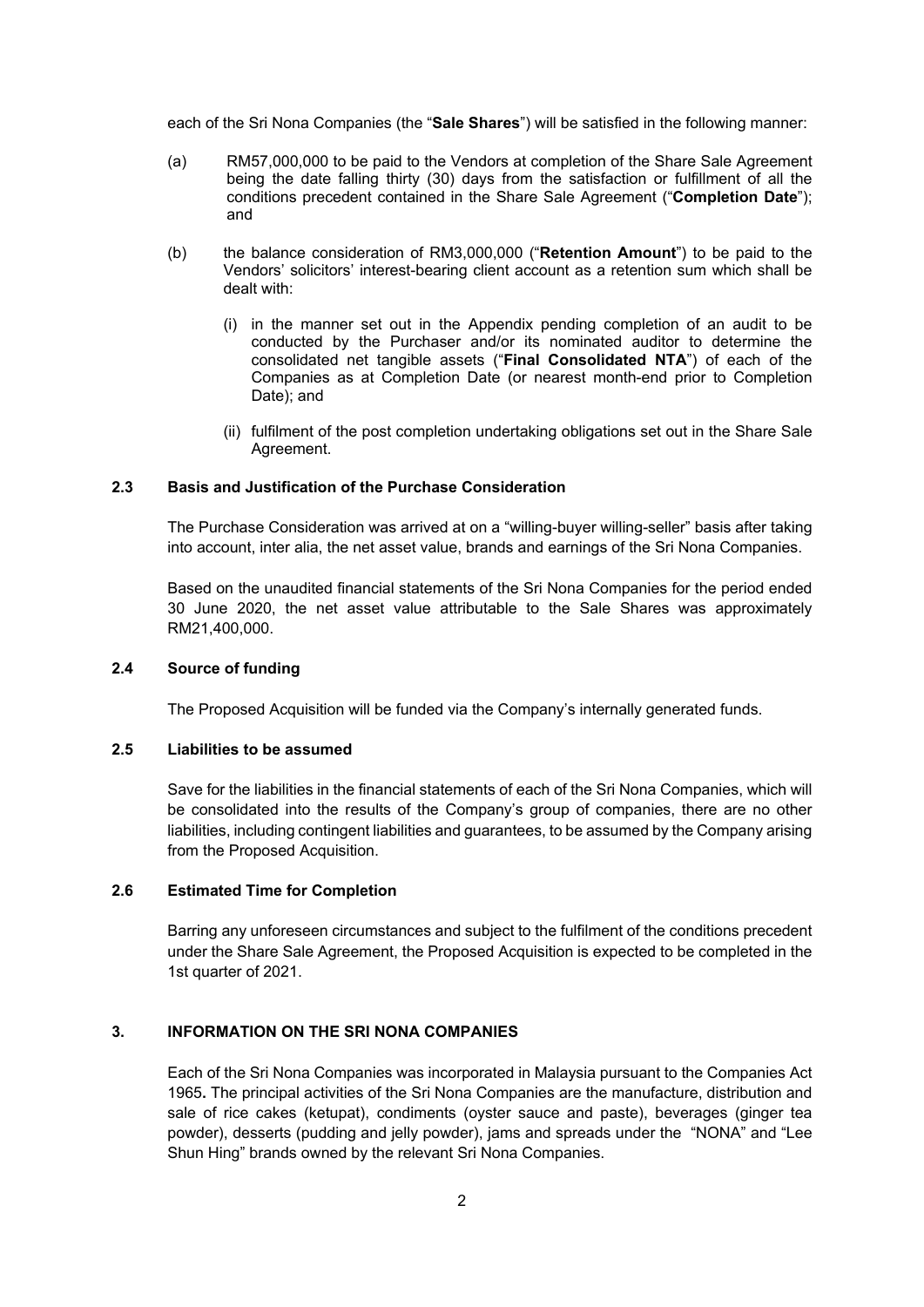# **4. RATIONALE AND BENEFIT OF THE PROPOSED ACQUISITION**

The Proposed Acquisition is in line with F&NHB's ambition to be a stable and sustainable food and beverage leader in Malaysia, with Halal food as our new pillar of growth. The investment will add an established Malaysian household food brand to F&N's portfolio of renowned brands and will serve as a platform to build on and expand into more food segments.

# **5. NO APPROVALS REQUIRED**

The Proposed Acquisition does not require the approval of F&NHB's shareholders as the highest percentage ratio applicable to the Proposed Acquisition is **2.37%.**

# **6. RISK FACTORS**

Save as disclosed below which are by no means exhaustive, the Board does not foresee any other additional risks arising from the Proposed Acquisition:

## Completion Risk

The Proposed Acquisition may not be completed if any of the conditions precedent cannot be fulfilled and/or waived, as the case may be, within the stipulated timeframe. Any delay in the fulfilment of the conditions precedent of the Share Sale Agreement may lead to a delay in the completion and/or termination of the Proposed Acquisition.

To mitigate such risk, the Company will take reasonable steps to ensure and/or procure that the conditions precedent of the Share Sale Agreement are fulfilled within the stipulated timeframe and that every reasonable effort is made to fulfil the conditions precedent in order to complete the Proposed Acquisition in a timely manner.

# **7. EFFECTS OF THE PROPOSED ACQUISITION**

## **7.1 Share capital and substantial shareholders' shareholding**

The Proposed Acquisition will not have any effect on the issued and paid-up share capital of F&NHB and the shareholding of its substantial shareholders as the Proposed Acquisition does not entail any issuance of new ordinary shares in the Company and/or convertible securities in the Company.

# **7.2 Net assets ("NA"), NA per F&NHB share and gearing**

The Proposed Acquisition is not expected to have a material effect on the NA, NA per F&NHB share and gearing of the F&NHB Group for the financial year ending 30 September 2021.

## **7.3 Earnings per share**

The Proposed Acquisition is not expected to have a material effect on the consolidated earnings and EPS of the F&NHB Group.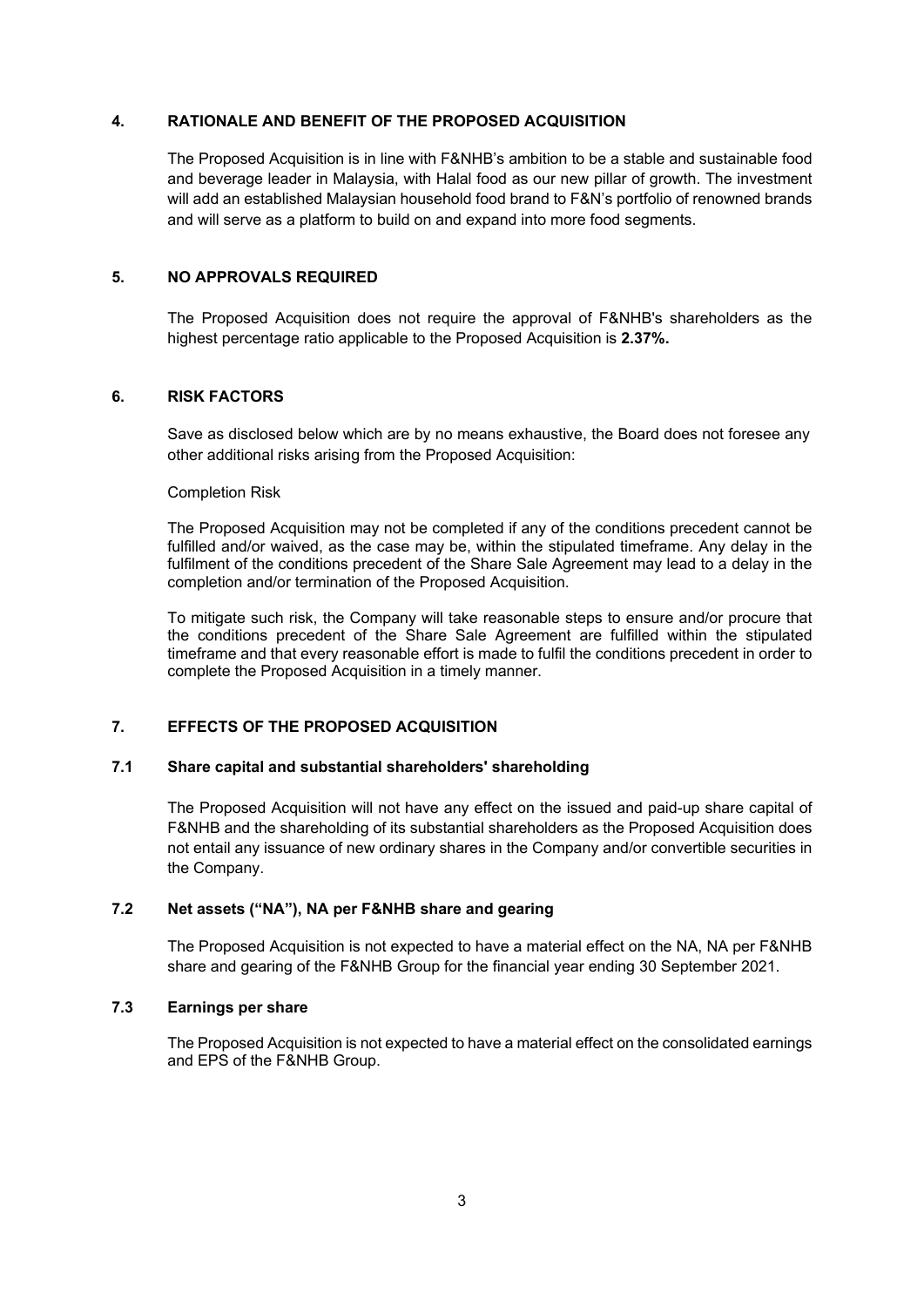# **8. DIRECTORS' AND MAJOR SHAREHOLDERS' INTEREST**

None of the major shareholders of F&NHB and/or persons connected to them has any interests, direct or indirect, in the Share Sale Agreement.

None of the directors of F&NHB and/or persons connected to them has any interests, direct or indirect, in the Share Sale Agreement.

# **9. DIRECTORS' RECOMMENDATION**

The Board, having considered all aspects of the Proposed Acquisition, including the terms of the Share Sale Agreement, rationale and benefits of the Proposed Acquisition, is of the opinion that the Proposed Acquisition is in the best interest of the F&NHB Group.

This announcement is dated 15 December 2020.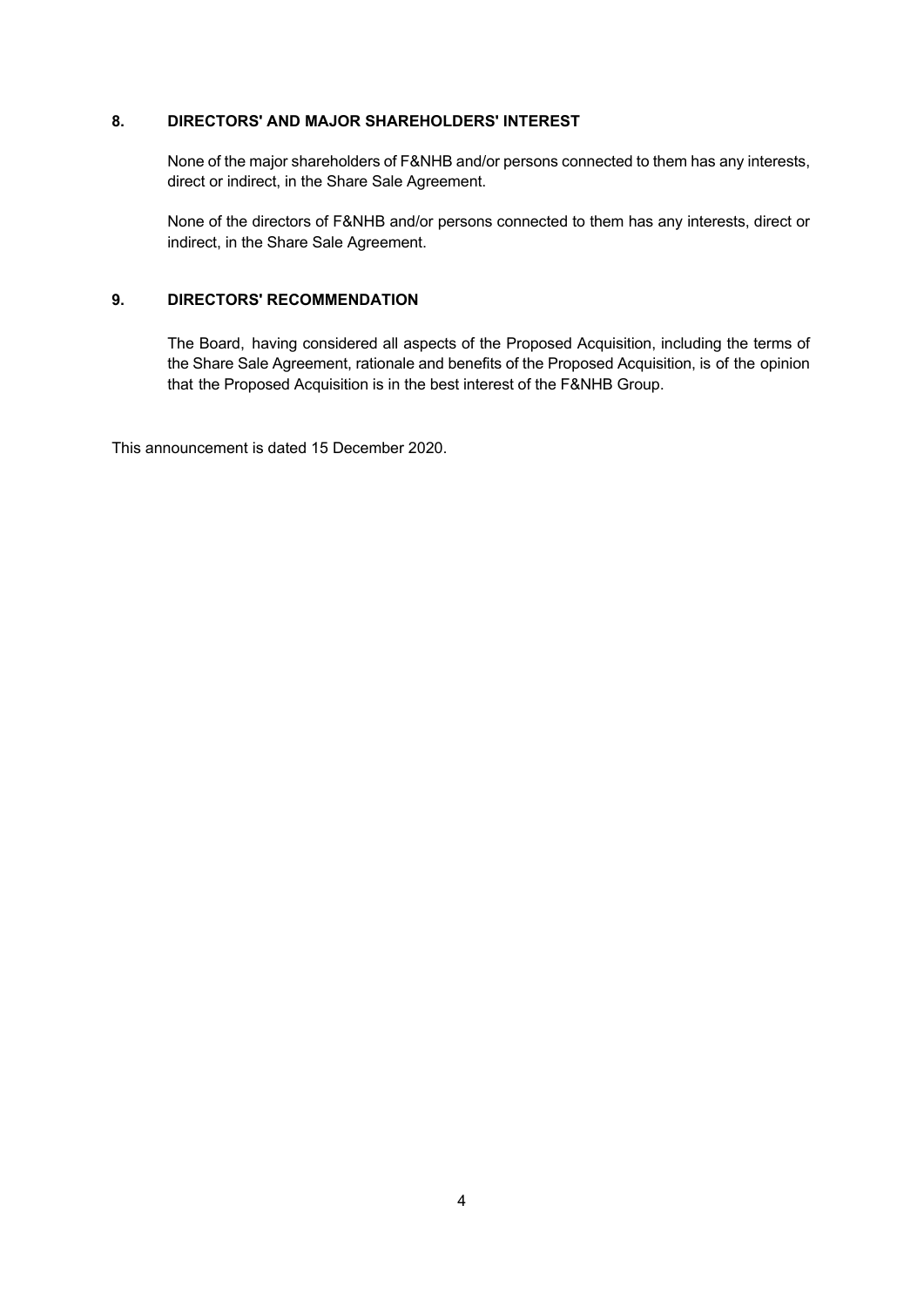## **APPENDIX**

# **SALIENT TERMS OF THE SHARE SALE AGREEMENT**

The salient terms of the Share Sale Agreement are as follows:

- 1. Conditions Precedent : The matters, acts or transactions set out in Schedule 2 of the Share Sale Agreement to be performed, satisfied or fulfilled within the period of forty five (45) days commencing on the day immediately after the date of the Share Sale Agreement.
- 2. Completion : Completion shall take place within thirty (30) days from the date the Share Sale Agreement becomes unconditional upon the satisfaction, fulfilment or waiver (as the case may be) of all the matters, acts or transactions set out in Schedule 2 of the Share Sale Agreement unless extended further by mutual agreement in writing between the parties.
- 3. Post Completion Undertaking : Upon Completion, the Vendors undertake to assist the Sri Nona Companies to fulfil the post completion undertakings set out in Schedule 7 of the Share Sale Agreement within twelve (12) months from the Completion Date ("**Post Completion Period**").
	- (i) In the event the Vendors fulfil all their post completion undertakings to the satisfaction of the Purchaser and there is a balance from the Retention Amount after payments made as provided in paragraph 4 below, the Purchaser shall authorise the Vendors' Solicitors to pay the Vendors, in proportion to their respective shareholdings the Retention Amount or the balance thereof together with the accrued interest thereof, no later than seven (7) days immediately after the fulfilment of the last of the post completion undertakings.
	- (ii) In the event the Vendors fail to fulfil any of their post completion undertakings to the satisfaction of the Purchaser and:
		- (a) where there is a balance from the Retention Amount after the payments made as provided in paragraph 4 below, the Purchaser shall notify the Vendors and the Vendors shall procure the Vendors' Solicitors to refund to the Purchaser, the Retention Amount or the balance thereof together with the accrued interest no later than seven (7) days immediately after the Post Completion Period; or
		- (b) where there is no balance from the Retention Amount after the payments made as provided in paragraph 4 below, the Vendors jointly and severally undertake and agree to indemnify fully, hold harmless and defend the Purchaser or each of the Companies (as the Purchaser may choose), from and against any and all loss, cost, expense, damage, consequence and third party's claim for damages, suffered directly by the Purchaser or each of the Companies (as the Purchaser may choose) which shall be limited to a maximum of Ringgit Malaysia One Million Five Hundred Thousand (RM1,500,000.00) only arising from any breach by the Vendors of their post completion undertakings.
- 4. Adjustment of Purchase **Consideration** If the Final Consolidated NTA is less than the minimum consolidated net tangible assets of the Sri Nona Companies of RM21,600,000 (the "Minimum Consolidated NTA"), the Purchase Consideration shall be reduced by the amount equal to that difference ("Shortfall Amount"), and where